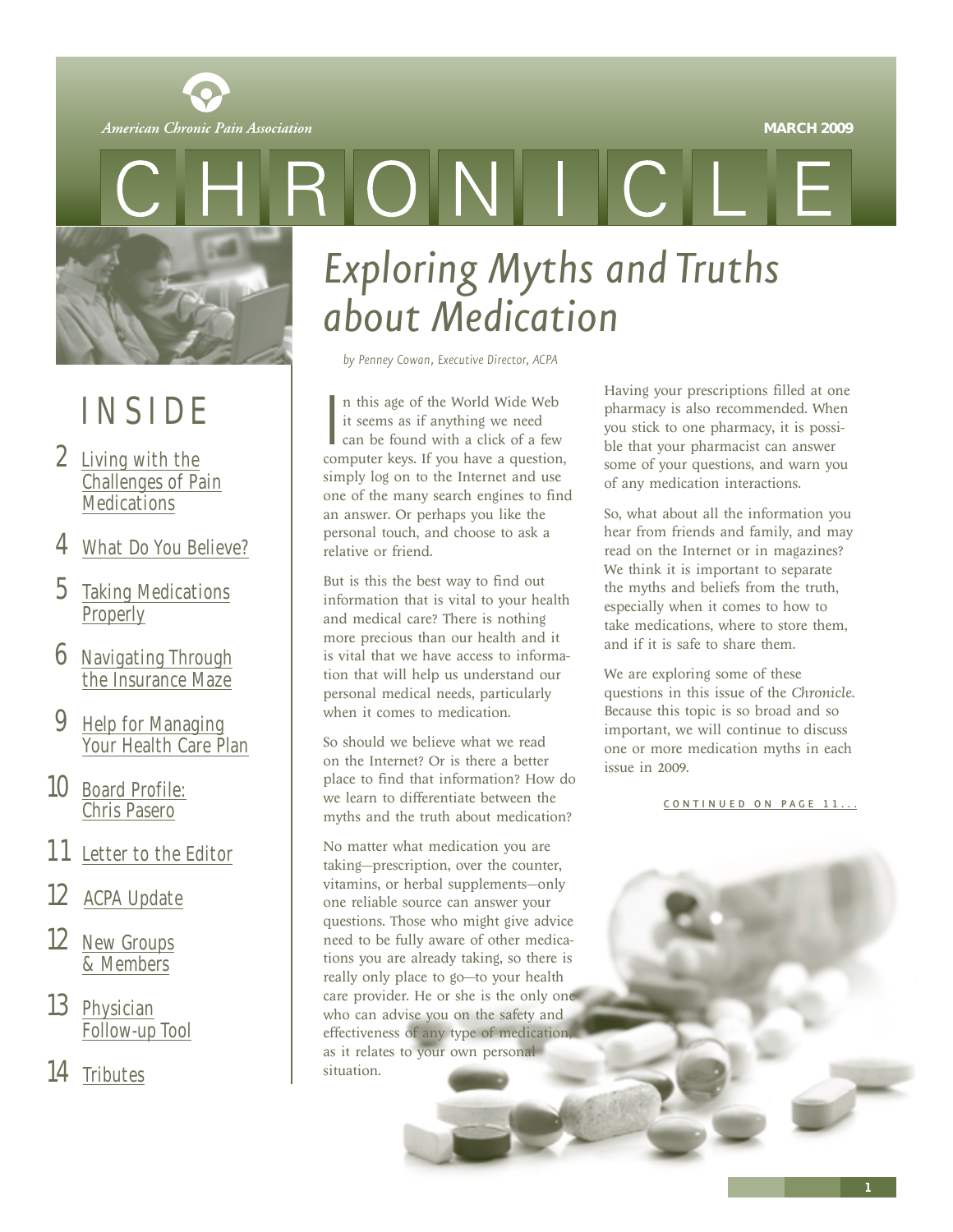# <span id="page-1-0"></span>*Living with the Challenges of Pain Medications*

*by Erin Kelly*

When Samantha Nagy's doctor pain, some of her family members recommended she try an opioid drug for her chronic were against it. "They were afraid that I would become addicted," she explained. She chalks it up to a lack of understanding about pain, pain medications, and how they work.

For people who use pain medications regularly, educating their family and friends is just one of the tasks they take on when prescription drugs become part of their lives. Other challenges include things like taking pills on schedule, dealing with side effects, maintaining a trusting relationship with doctors, and keeping medication safe.

### *Why Doesn't That Work For Me?*

One lesson that can be difficult to learn is that the same medication doesn't work the same way for everyone. Nagy, an ACPA regional director from Michigan, explained. "One medication might work for you, but there could be a person sitting right next to you who has the same type of pain, but needs a combination of three different medications to feel better." And some people don't find pain medications helpful at all.

Side effects are different too. Lyrica, a drug prescribed for fibromyalgia pain, can cause dizziness—but only in some people. Nagy said she knows some people who have mild or bearable dizziness, but others gave up taking





the medication because of it. Stomach problems and tiredness are common problems for some people who take pain medications. On the other hand, some people are energized by the relief they get. "I've heard it described as refreshing," said Carol Rains, an ACPA facilitator in Washington, "like a cold shower on a hot day."

#### *Did I Take My Pill?*

When you take medication every day, it's easy to forget if you've taken the latest dose or not—and with pain relief medications, late doses can lead to more pain. "Some people set alarms to go off when it's pill time," said Nagy.

A low-tech approach is to make a list of all the doses you need to take during the day and check them off as you go. Weekly or monthly pill organizers, which let you load one day's pills into a small compartment, can also be helpful. Rains added that it can be helpful to link medication schedules to your daily routine: "You might take one dose at breakfast, and one in the afternoon when 'Dr. Phil' comes on," she said.

#### *Can I Have A Refill?*

While it's always important to have a good relationship with your health care team, the stakes are higher when your doctor prescribes pain medication. Physicians are under more pressure than ever to limit opioid use, and they sometimes put very strict requirements on the people who need those medications.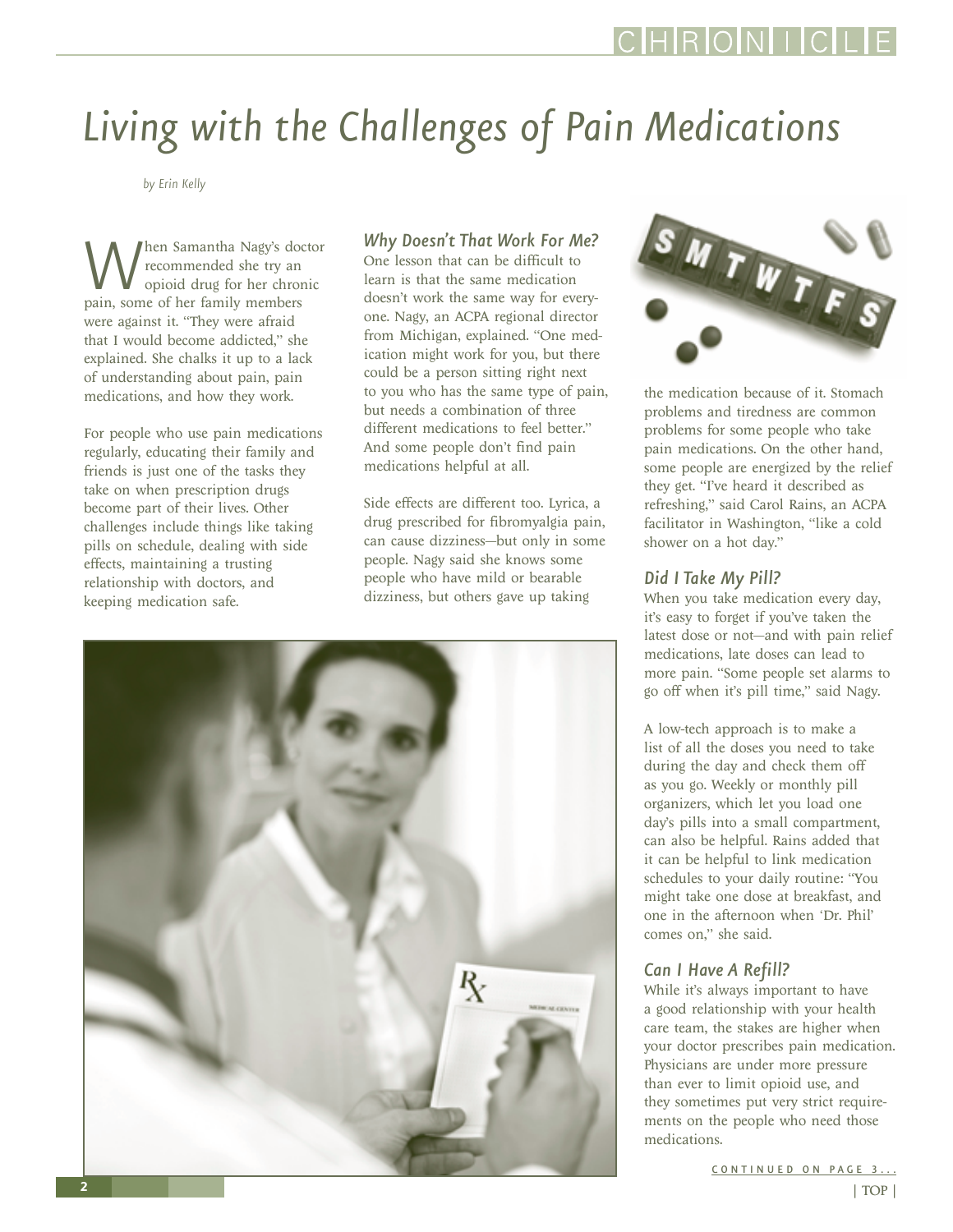### <span id="page-2-0"></span>*Pain medications don't make you euphoric, they make you functional.*

#### [CONTINUED FROM PAGE 2...](#page-1-0)

"A lot of pain specialists set up a contract that you have to comply with in order to be prescribed narcotics," said Rains. Contracts include mandatory urine tests to check the level of medication in your system and "pill counts" to make sure that no pills go missing. "I completely understand that the doctors have to protect themselves," Rains said, "but sometimes the terms are unreasonable."

She tells the story of a contract that required a stay-at-home mom to get to her doctor's office within 30 minutes of a phone call for a random pill count. "This woman had four kids and no car—it was almost impossible for her to meet the requirement," Rains said, "but there was no flexibility to change it."

Penalties for not complying with the contract can be harsh. Doctors can stop prescribing for you and they might even share the information with other pain specialists in the area, making it difficult or impossible to find someone willing to treat you. "Sometimes it seems as if people with pain are held to a higher standard than other people," said Rains.

The solution, she said, is to develop a trusting relationship with your doctor. "You always have to be honest and take medications as prescribed," Rains said, "so it's very important to find a doctor who is responsive." Ideally, your doctor should address any medication problems you have before you are tempted to try solving them on your own by changing doses or finding additional medication.

If you are willing to be your own advocate, it is possible to find a doctor you trust and a contract you can live with. "You have to find a doctor you feel comfortable with, and who spends

time with you," said Nagy. "It's kind of a 'gut feeling'." She advises that you read through the contract before you agree to it and ask questions. Find out what happens if you have breakthrough pain, and what to do with leftover pills. (*For more on your legal rights and opioid treatment agreements, see page 5 of the Spring* 2007 *[Chronicle.](http://www.theacpa.org/documents/chronicle_spring07_WEB_final.pdf)*)

Nagy also recommended using the ACPA's Pharmacist CARE Card to discuss medications with your doctor. "It helps you remember what questions to ask, so you know what to avoid and what the side effects might be." This form is available online at the [ACPA Website.](http://theacpa.org/documents/CareCard2008.pdf)

#### *Are My Pills Safe?*

If opioid medications are part of your daily routine, you might worry about theft. Nagy recounted several stories about medications that were stolen to be used illegally or sold on the black market. "Last year there was a series of break-ins near here where the thieves were only looking for prescription medications," she said. "And this was in a tiny town—it's not just a problem in big cities."

And stolen medication can cause big problems for the rightful owner. Most physicians will not replace stolen pills or authorize an early refill, so the person who needs the medication has to go without. Also, the owner can be held responsible if the thief is injured or arrested and the medications are traced back to the original owner.

Part of the solution can be to be discreet. "In my group, we don't openly discuss what medications people are taking," said Rains, who prefers to handle such questions in private conversations. "People don't need to know."



Nagy agreed. "Keep the honest person honest—don't let everyone know that you're on medication that can be abused. When someone comes to your house, she doesn't need to see the pill bottle."

Discretion only goes so far, though. Both Rains and Nagy have first-hand knowledge of people whose medications were taken by friends or family members even though the medications were well hidden. "People who are addicted to narcotics will go to any length to get those drugs," said Nagy. "No hiding place is safe."

Many people with addiction problems hide it well. In the case that Rains described, the family did not know that their son's friend had an addiction problem until after pills went missing from their house. For ultimate security, consider investing in a lock box or a small safe that can be bolted to the floor in a closet to hold your pain medications. "If you lock your medications in a safe, there should be no question that you're doing all you can do to keep them secure," said Nagy.

CONTINUED ON PAGE 4...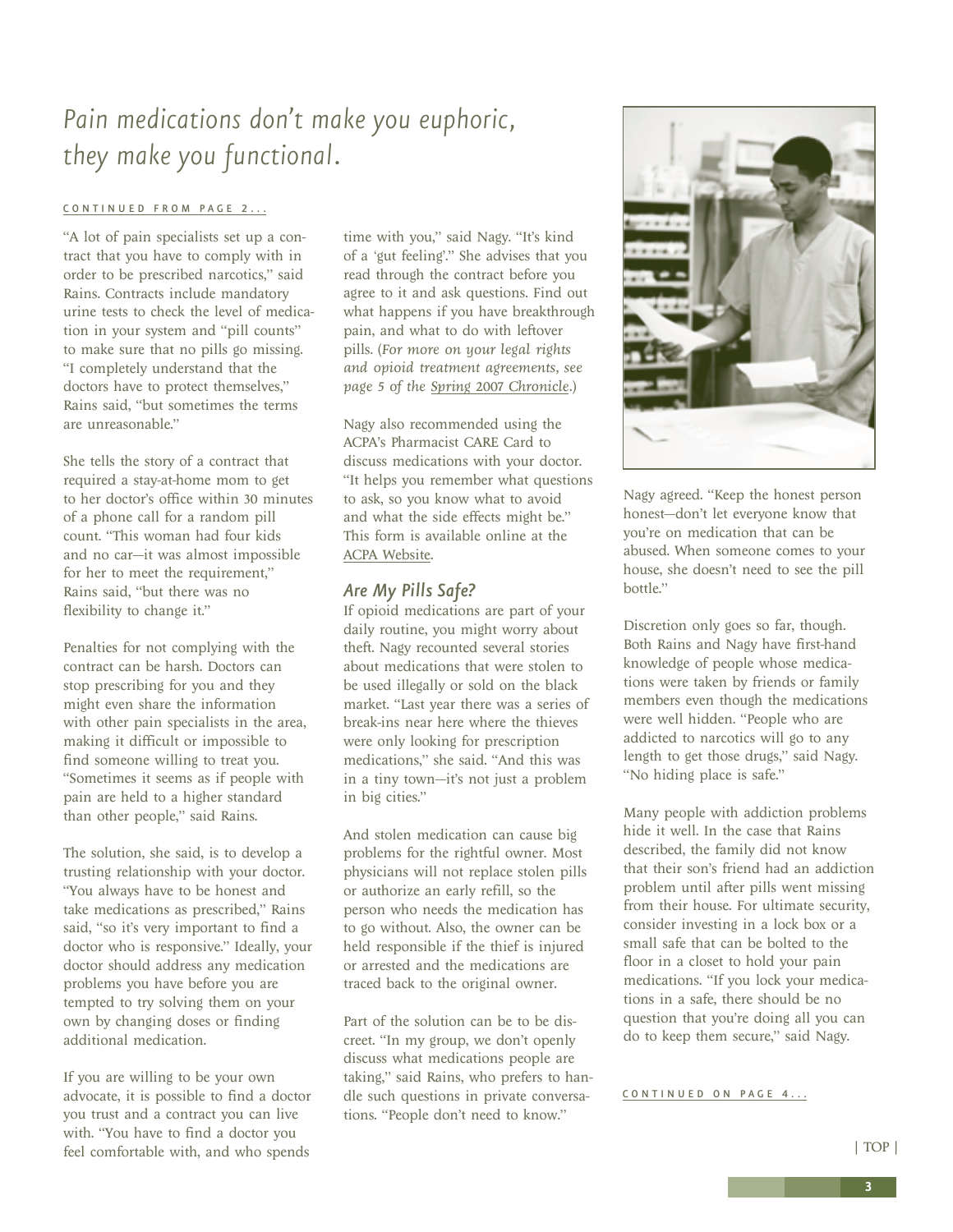### <span id="page-3-0"></span>**Challenges of Pain Medications [CONTINUED FROM PAGE 3...](#page-2-0)**

#### *What About Addiction?*

It is true that most pain medications can be abused. However, most people without pain haven't seen the drugs used correctly. The only thing they know about opiate medications is the trouble they can cause for people who abuse them and become addicted. "The thinking in today's society is that you will get addicted [if you take opiates]," said Nagy—but that's not the case. "It's a lack of knowledge about pain and how the medications work," Nagy said. "If taken right, and managed by a good doctor, there's nothing wrong with it."

Narcotic medications can carry the risk of physical dependency, but, Nagy said, "there is a huge difference between physical dependency and addiction." With dependency, the body becomes accustomed to having the medication and dosages should be changed gradually to avoid withdrawal symptoms. "Your body naturally adjusts to expect anything you use regularly," Nagy said, whether it's blood pressure or cholesterol medication, or even something as harmless as skin lotion or a daily cup of coffee.

Addiction, on the other hand, carries a strong mental and emotional component as well as physical symptoms. "People addicted to medications usually don't need them; they crave the "high" they feel when they take them," Nagy said. "But people who need medications for pain relief do not feel "high" from taking them," she said. Rains agreed. "When you have chronic pain, pain medications don't make you euphoric, they make you functional."

Like other aspects of managing chronic pain, learning how to manage pain medications can be well worth the effort. Using [ACPA tools and resources](http://www.theacpa.org/people/resources.asp) can help. You can also find other ACPA members who have made similar lifestyle adjustments and have some of the same concerns that you do. Whether you have discovered a new system for organizing pills or have questions about a treatment contract, sharing experiences can help us all cope with medication's challenges a little better.

[| TOP |](#page-0-0)



Are these medication myths or truths? Most of these<br>statements are not true, at least not for everyone, and<br>for any medication. In fact, following this advice may<br>impair the effectiveness of the medications you take, or co statements are not true, at least not for everyone, and for any medication. In fact, following this advice may be life threatening. Only your doctor or health care provider knows for sure, so be sure to ask when you get a new medication, or visit the office.

Medical experts will discuss these medication myths in the next several issues of the *Chronicle* during 2009. Be sure to watch for these articles and find out if you have believed the truth or the myth.

- ❋ It doesn't matter when you take your drugs.
- ❋ You can drink any liquid to swallow pills.
- ❋ Splitting pills is a good way to save money.
- ❋ Crushing pills and mixing them into food is safe.
- ❋ Storing drugs in the bathroom is fine.
- ❋ You should discontinue a drug if it doesn't help or makes you feel worse.
- ❋ Anyone can take any over-the-counter drug safely.
- ❋ Police may arrest you if you take drugs and drive.
- ❋ Herbal supplements do not interact with prescription drugs.
- ❋ Bigger people need a larger dose to feel relief.
- ❋ Children can take half of an adult dose of most drugs.
- ❋ It's safe to store remaining pills and take them months later.
- ❋ Expiration dates don't mean anything.
- ❋ It's safe to share pills with a spouse when they have pain.
- ❋ Pills that are the same size have the same amount of drugs in them.
- ❋ Generic drugs are always a safe alternative.
- ❋ Buying drugs on the Internet, or from Canada, is a good idea.
- ❋ If your drugs are too expensive, take them less often than prescribed, so you can stretch the cost.
- ❋ Giving over-the-counter drugs to pets is usually OK.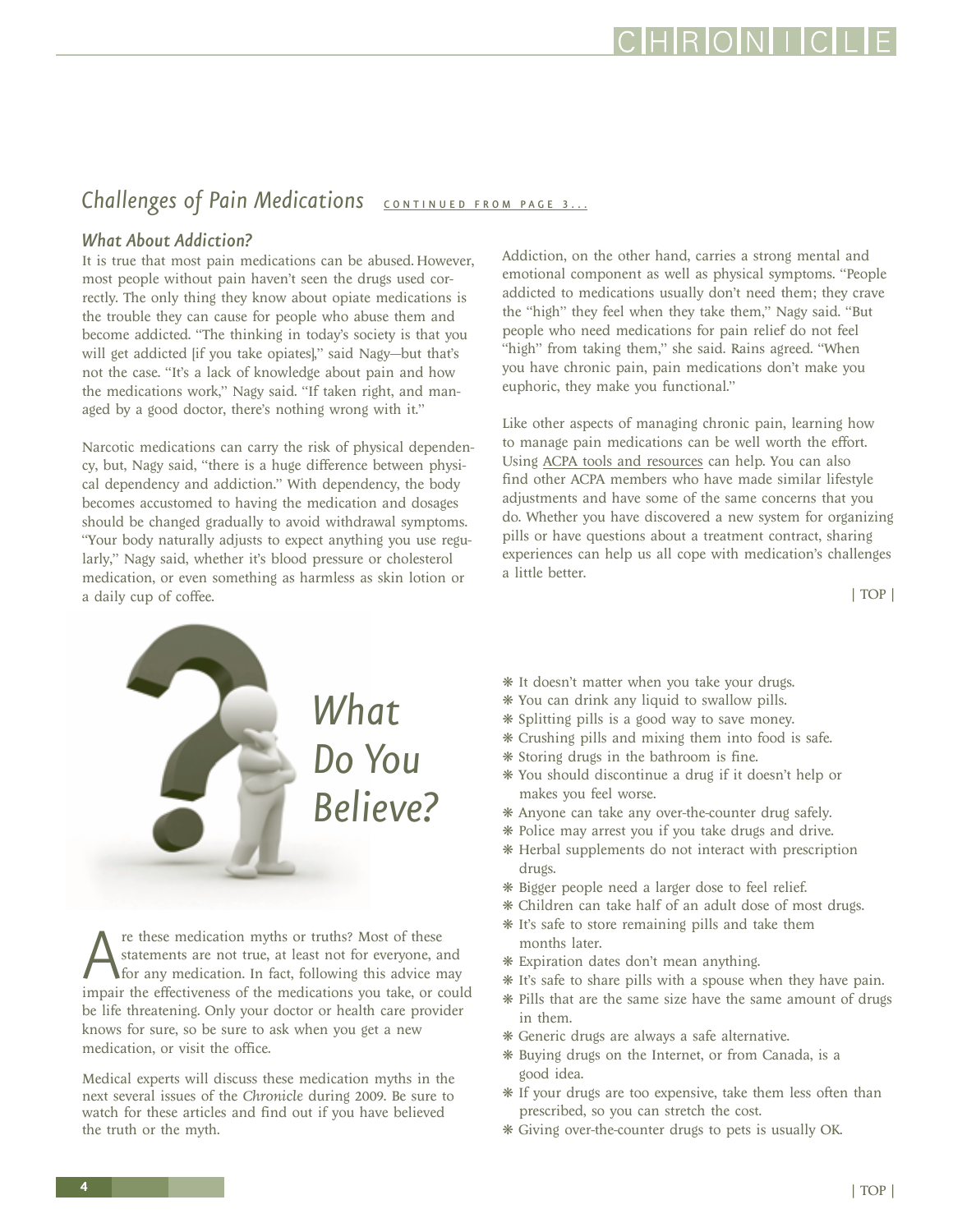## HRON

# <span id="page-4-0"></span>*Taking Medications Properly*

*by Bridget Calhoun, DrPH, PA-C*

The same set of the more difficult than it<br>sounds, particularly when you<br>take several kinds of prescription drugs. aking medications as prescribed is often more difficult than it sounds, particularly when you

Your healthcare provider always prescribes medications based on your individual needs. These needs reflect your medical history, past surgeries, current health concerns, other medications you take, and the function of your liver and kidneys, which usually process the drugs. This is why sharing with someone else those medications that have been prescribed for you is never a good idea and can be downright dangerous.

When you're given a prescription, you should always make sure you get and understand the name of the drug, the dose, the frequency (how often you should take it), the route by which it is administered, and the duration, or how long you'll need to take it.

#### *Name*

Each medication has a minimum of two names. These two names reflect the scientific name, (the name it was given as it was developed) and the name it's called by the pharmaceutical company that makes and sells it. If more than one company makes the drug, it can have more than two names.

You don't need to know both names, but be sure you are able to state at least one name of the drug to any emergency medical personnel or new health care providers you may see. The easiest way to do this is to carry a list of current medications with you at all times. This may be especially helpful in the emergency department, if you are having trouble communicating.

#### *Dose*

The dose of the drug is dependent on many things. It usually reflects how much of the drug you need in your

bloodstream to treat your illness or condition. You should never take a higher or lower dose of medication than your healthcare provider initially prescribes. Taking a higher dose does not mean you'll diminish your pain more completely, nor will it heal you faster. Taking more than is necessary can result in an overdose and result in a severe illness. Taking too little of the drug can hinder you from getting its full benefits.

Is it safe to cut a pill in half? Some people save money by asking for a prescription at twice the dosage, and purchasing a one-month supply (with a single month's co-pay). They think that cutting the pills in half will make the supply last for two months. Ask your healthcare provider if this is permitted, or if it changes the delivery of the drug to have the inner chemicals exposed and the pill split.

#### *Frequency*

Medications may be given once per day, every other day, once a week, or multiple times per day. This schedule reflects the need to regulate how much of the drug is in the bloodstream at any given time. Don't try to make your pills last longer by taking them less often than prescribed, and don't take them more often if you aren't feeling the effect you expected. Talk to your healthcare provider or pharmacist if you feel your drugs aren't helping you, or if you are getting side effects that make you want to stop. Never change your frequency without medical orders to do so.

#### *Route*

The most common route to take medications is by mouth. The stomach and intestines are well suited for absorbing pills, but the absorption can be altered by food or beverages. It is usually not a good idea to swallow pills with warm or hot beverages such as tea or coffee.



Your medications may also come with instructions such as "take on an empty stomach" or "take with food." The presence or absence of food in the stomach can affect how quickly the medication is absorbed, so you should adhere to these instructions.

Some medications should be taken with food because they have the potential to irritate the lining of the stomach and you may feel less nauseated if you take them with food. If your prescription bottle doesn't include these instructions, be sure to ask your pharmacist.

You may have heard that the chemicals in grapefruit juice interfere with the enzymes that break down (metabolize) various drugs in the digestive system including certain calcium channel blockers and cholesterol-lowering drugs. If you take drugs like Lipitor or Zocor, you may have to wait up to 24 hours after taking the drug before you have grapefruit. If you take the drugs daily, ask your healthcare provider about grapefruit juice or grapefruit.

Some medications require that you do not lie down, but must sit or stand after taking them. Other first-thing-inthe-morning pills insist that you avoid food and drink for 15 to 30 minutes after you swallow the pill. These precautions may increase the efficacy of the drug, or help to minimize the gastric side effects.

CONTINUED ON PAGE 11...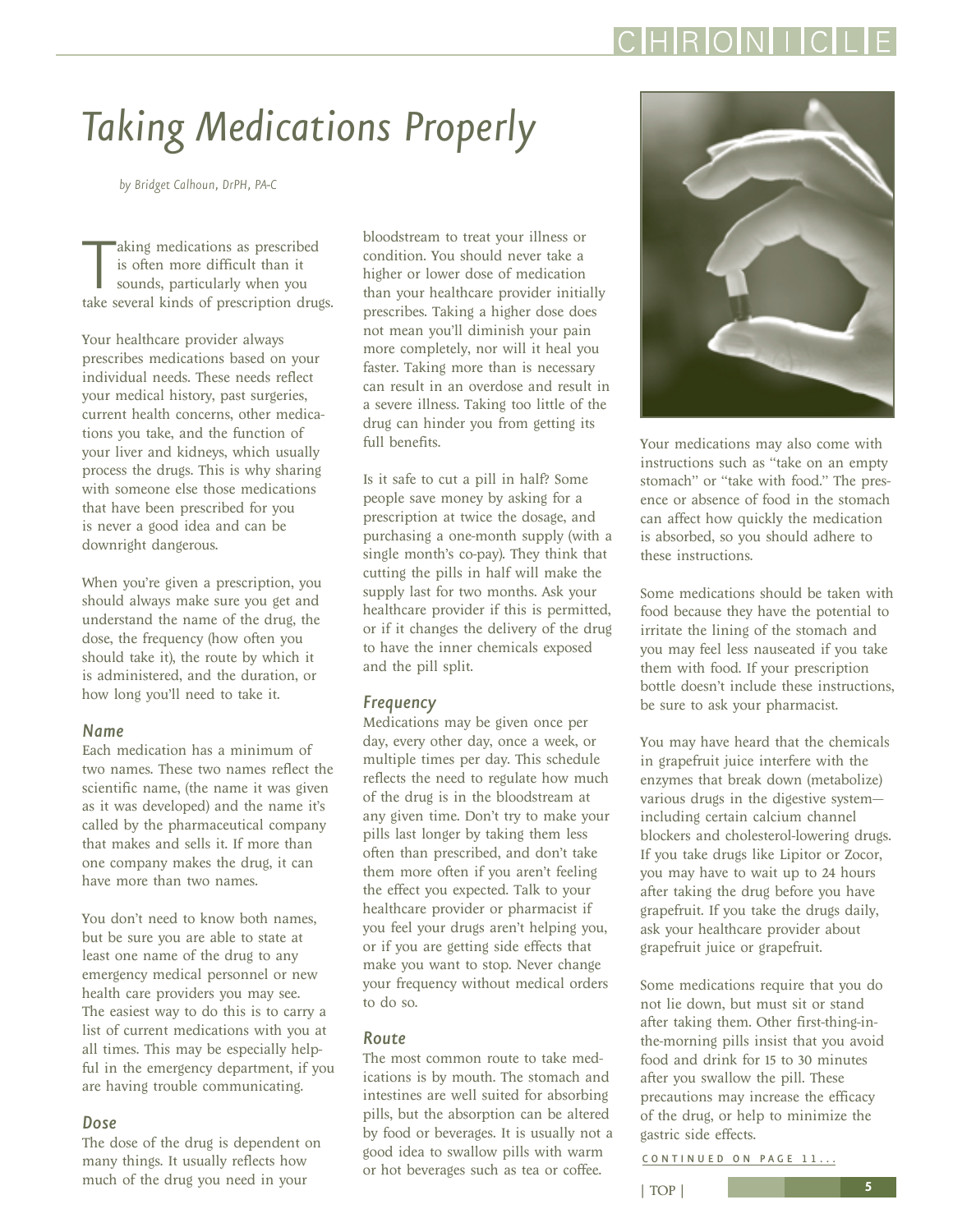## <span id="page-5-0"></span>*Navigating Through the Insurance Maze Insurance Essentials You Need to Know to get the Payments you Deserve*

*by Linda Winkler Garvin, R.N., M.S.N.* 

In my work with individuals with<br>chronic pain, one area that it ofter<br>mentioned is the overwhelming<br>task of navigating through the insurn my work with individuals with chronic pain, one area that it often mentioned is the overwhelming ance maze. How do you follow through with new medications and alternative treatments that your health providers recommend if they are denied by the insurance providers?

Anyone who has ever attempted to get approval from a health provider to see a specialist or start on a new treatment, knows how frustrating it can be. How can people with chronic pain obtain coverage for acupuncture, guided imagery or certain types of medications?

Here is how you can:

- ❋ Get approval for recommended medications and treatments
- ❋ Communicate with your insurance company
- ❋ Document your attempts to facilitate payment of bills, and
- ❋ Reduce the chances of your claims being denied.

#### *Policy Changes*

Whether you are requesting information about your current insurance plan or are applying or transferring to a new plan, it is essential to understand the benefits and limitations of your insurance policy.

Keep in mind that each year your insurance company can make major policy changes, sometimes at the beginning of the calendar year, but occasionally in the middle of the year. In addition, a specialist previously covered by your health plan could decide, at any time, to discontinue a contract with the insurance carrier. If you are considering going to a new physician, always check—preferably by phone—



if this physician is still in your provider network and if the treatment you are considering is covered.

Your own lifestyle changes can also influence your coverage. If there are any significant changes in your marital status, new dependents, or dependents reaching independent status, you need to contact your insurance company. Ask how you would revise your current health plan to ensure you will have the coverage you need and want. You can always change your selections during open enrollment at your work place, but you don't have to wait for open enrollment if a significant life status change occurs.

#### *The Coverage that You Need*

In order to deal with health insurance providers, be sure you know the answers to these questions:

- ❋ Are your current medical providers and your preferred hospital included in your plan's network?
- ❋ Do you need authorization from your primary care provider to see a specialist?
- ❋ If you choose a physician outside the provider's network, will you be covered?
- ❋ Can you change primary care providers?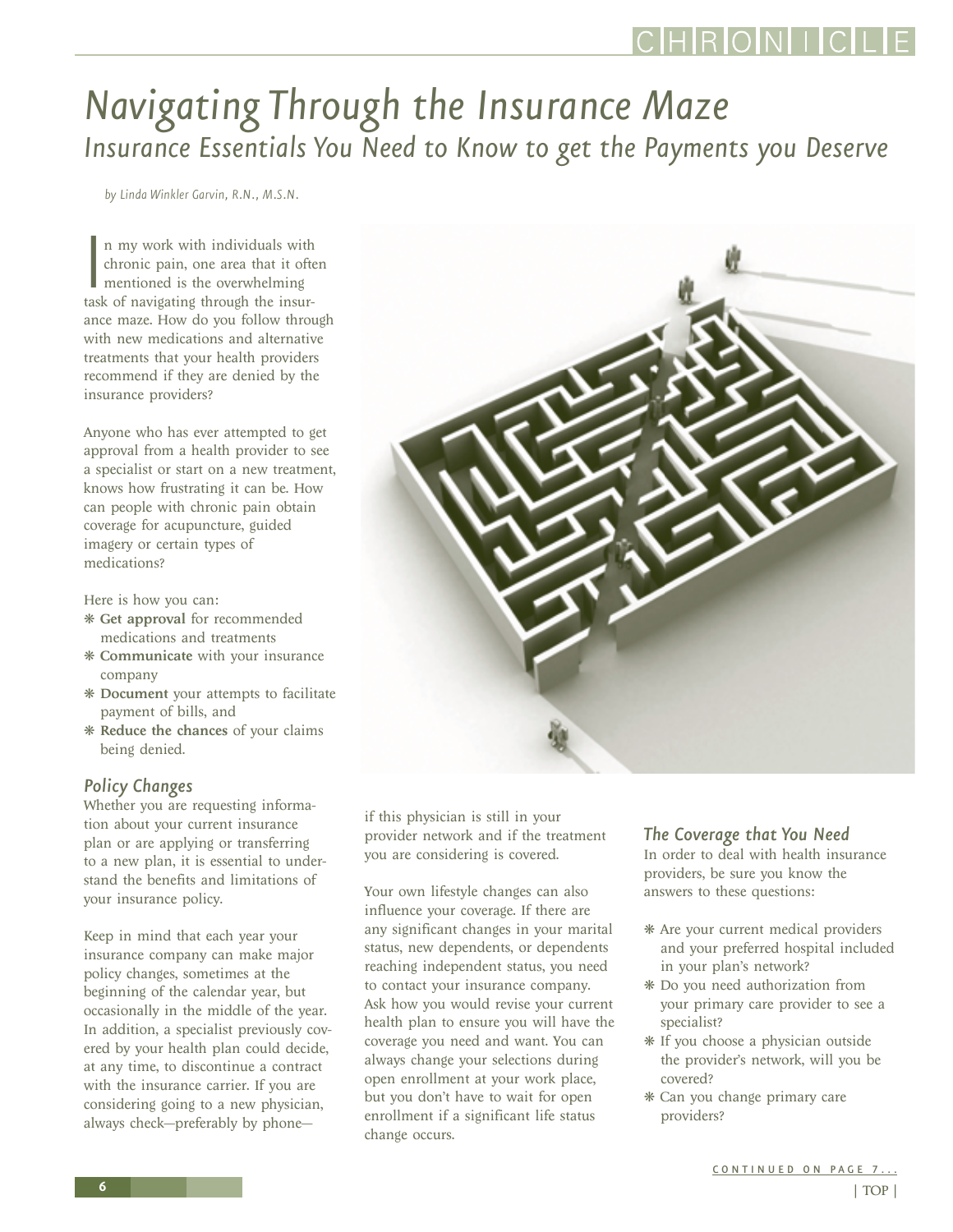*Claims are most frequently denied because information is inaccurate or missing from the medical forms.* 

#### <span id="page-6-0"></span>[CONTINUED FROM PAGE 6...](#page-5-0)

If you need to go to the hospital or a clinic for a procedure, be sure that all of the medical providers who work with the facilities—anesthesiologist, radiologist, hospitalist, and specialists are also in your health plan. The facility or the individual physicians may have their own billing system and may or may not be an in-network provider.

#### *Reduce your Chances of Denial*

It is fundamental to thoroughly understand what conditions your health insurance policy covers, what it doesn't cover, and the maximum benefit coverage. This will reduce conflicts and denied claims.

If you cannot find the answer in your policy or if you don't understand the wording, contact the insurance company to clarify any questions.

Be sure to determine if an authorization is required for specialized services or an inpatient hospital stay. Remember too that each written authorization for a specific procedure has a specific beginning and ending date. The authorization will not be valid and payments will not be made if you do not adhere this "window of time" listed in your authorization letter.

#### *Be Prepared with the Six Essentials*

Despite the best efforts of most doctors, claims are frequently denied due to information that is inaccurate or missing from the medical forms and bills that they submit to the insurance company. To help avoid unnecessary claim denials, be sure your doctor and hospital has this information listed correctly in your file:

- 1. Group insurance name and policy number
- 2. Insurance identification number
- 3. Date of birth
- 4. Date health coverage commenced
- 5. Social security number
- 6. Name, social security number and date of birth of the person who is the main policy holder

#### *When Claims are Denied*

As we said, one of the most common reasons that a health claim is denied is the failure of the doctor's office to bill the claim correctly. If you know your procedure or test is covered, but were denied payment, try these remedies.

- 1. Clarify with the billing department and/or physician's office that you were billed for the correct diagnosis or procedure code (which is assigned to each diagnosis or test).
- 2. Did the procedure code listed on the bill match the specific test?
- 3. The insurance company may inform you that they have sent a letter to your physician's office requesting specific information that was missing from the submitted bill. Ask the insurance company what information was missing and call your physicians office to encourage them to respond promptly. Inform the physician's office that you are anxious for them to get paid and ask if they can send the additional information required by the insurance company as soon as possible.

#### *Challenging a Denial*

If your claim forms are correct and your claim is still denied, the insurance provider needs to give you a reason and tell you how to file a grievance or appeal. The information on filing a grievance or appeal is frequently located on the back on your billing information sheet. Contact your insurance company directly by

telephone or through their Web site to request the necessary guidelines to get approval for medically necessary treatment or to appeal an insurance denial.

Many times physicians are reluctant to take the time to do this or do not know how to appeal a denial. They may also charge a fee for filling out additional forms. Whether you or your physician complete the insurance forms challenging a denial, you can assist by including this vital information:

- ❋ State your age, sex, and the health condition that requires you to have this particular medication and/or treatment.
- ❋ State the current treatment plan for your chronic condition or diagnosis. Include all the medications and treatments/procedures (i.e. epidural injections, TENS unit, physical or occupational therapy, trigger point injections) that have been attempted, but have not alleviated your symptoms.
- ❋ Rate the pain on a scale of one to ten, with ten being the worst. Include a detailed description of pain, including specific areas of the body. Briefly describe what your pain is like, where it begins and travels, how long it lasts, and what it feels like (burning, throbbing, numbness, and/or tingling).
- ❋ Describe how the pain interferes with your life and affects your daily activities.

CONTINUED ON PAGE 8...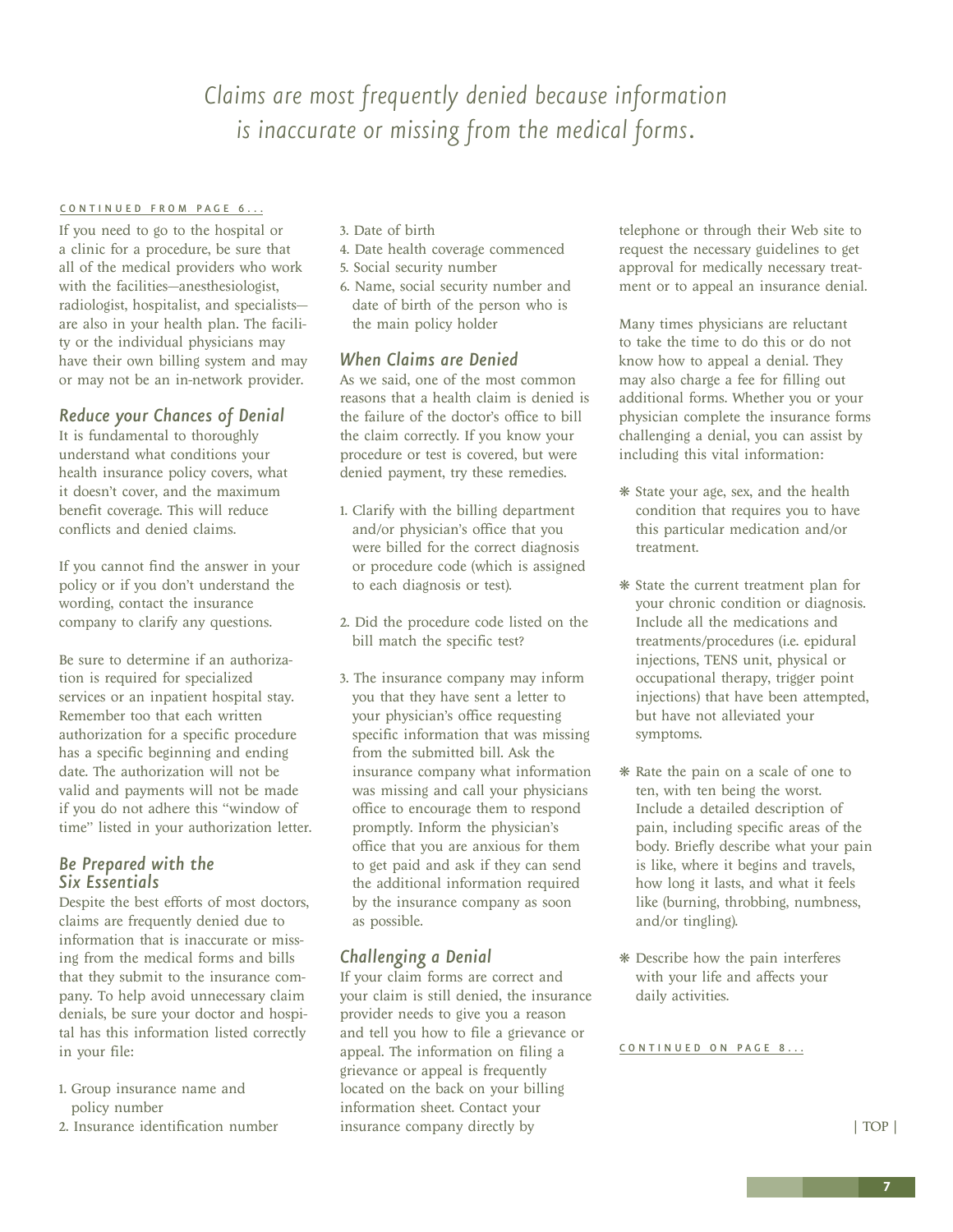### <span id="page-7-0"></span>The Insurance Maze **[CONTINUED FROM PAGE 7...](#page-6-0)**

- ❋ Tell how your health condition would benefit from utilizing this particular drug or treatment. State the medication, therapy, or procedure you would like to try, with some of the known benefits that have been documented in the literature. Provide any published studies or peer reviewed data that discuss its efficacy.
- ❋ When you speak with a customer service person on the telephone, have available the six essential insurance identifiers (mentioned earlier) and all the necessary information about your medical condition, medications, and treatment.

*Document, Document, Document* Document every phone call, e-mail, and fax communication that takes place, along with the date, who you spoke with, their title, and what information you were given. Remember to save and print all e-mails.

Sometimes you must ask your doctor to establish and document the medical necessity of a particular medication and/or treatment. The more detailed and specific the information you provide to your insurance company, the easier it will be for your carrier to determine your eligibility.

Although navigating through the insurance maze can be a complex ordeal, these practices should save you time and assist you in getting what you need from your health care coverage.

For hints on purchasing health care insurance and some health insurance terminology, visit the [Insurance](www.iii.org/individuals/health)

[Information Institute](www.iii.org/individuals/health) at www.iii.org/individuals/health. Learn about the most common health insurance claim denials and order [specific appeal letters](www.healthsymphony.com/bluenote.htm) at www.healthsymphony.com/bluenote, htm. Also, read more about state agencies that can assist you in managing your health care plans on [page 9](#page-8-0).

HRONIC

**Linda Winkler Garvin, R.N., M.S.N., of Alameda, California, is an adult medical case manager/liaison with an advanced degree in nursing. She teaches relaxation for stress management, health and nutritional classes, and provides a pain management and exercise program for people with chronic pain and chronic diseases. She uses relaxation techniques and imagery to manage pain. Learn more at [www.healthmanagerbayarea.com.](www.healthmanagerbayarea.com)**

[| TOP |](#page-0-0)

### **A Personal Story**

One of the most annoying experiences is when<br>Jyou receive a denial in the mail for services y<br>know are covered in your insurance plan. Two<br>years ago, my insurance company denied payment you receive a denial in the mail for services you know are covered in your insurance plan. Two years ago, my insurance company denied payment for my yearly mammogram. I made numerous calls to the insurance billing office to get this matter resolved. I have a fairly good HMO plan, with a PPO for out-ofnetwork services. However, after receiving a bill (for the unpaid portion of the bill) from the facility that provided the mammogram, I quickly understood that the facility had incorrectly billed the test to the PPO portion of my health plan. I notified my insurance company of this error. When the bill still wasn't paid, I contacted the supervisor again who agreed to research the problem. I was eventually informed that the bill hadn't been paid because my husband's name was listed as the patient instead of mine.

This took eight months to resolve. For documentation purposes, I requested that the billing supervisor send me a written note stating the billing department's error, which she e-mailed and I printed. My advice

after this experience would be to contact the billing supervisor if your initial contact with the customer service person is not helpful in getting your unpaid claim resolved. In this case, the billing supervisor contradicted the representative's assertion that it was my job to investigate why the bill was not paid.

Fortunately, I saved my dated notes from my calls with the supervisor, as well as the name of the person I initially spoke with about my billing problem. The supervisor was grateful for these details and found them helpful as she followed through to avoid this happening to others in the future.

*– Linda Winkler Garvin*

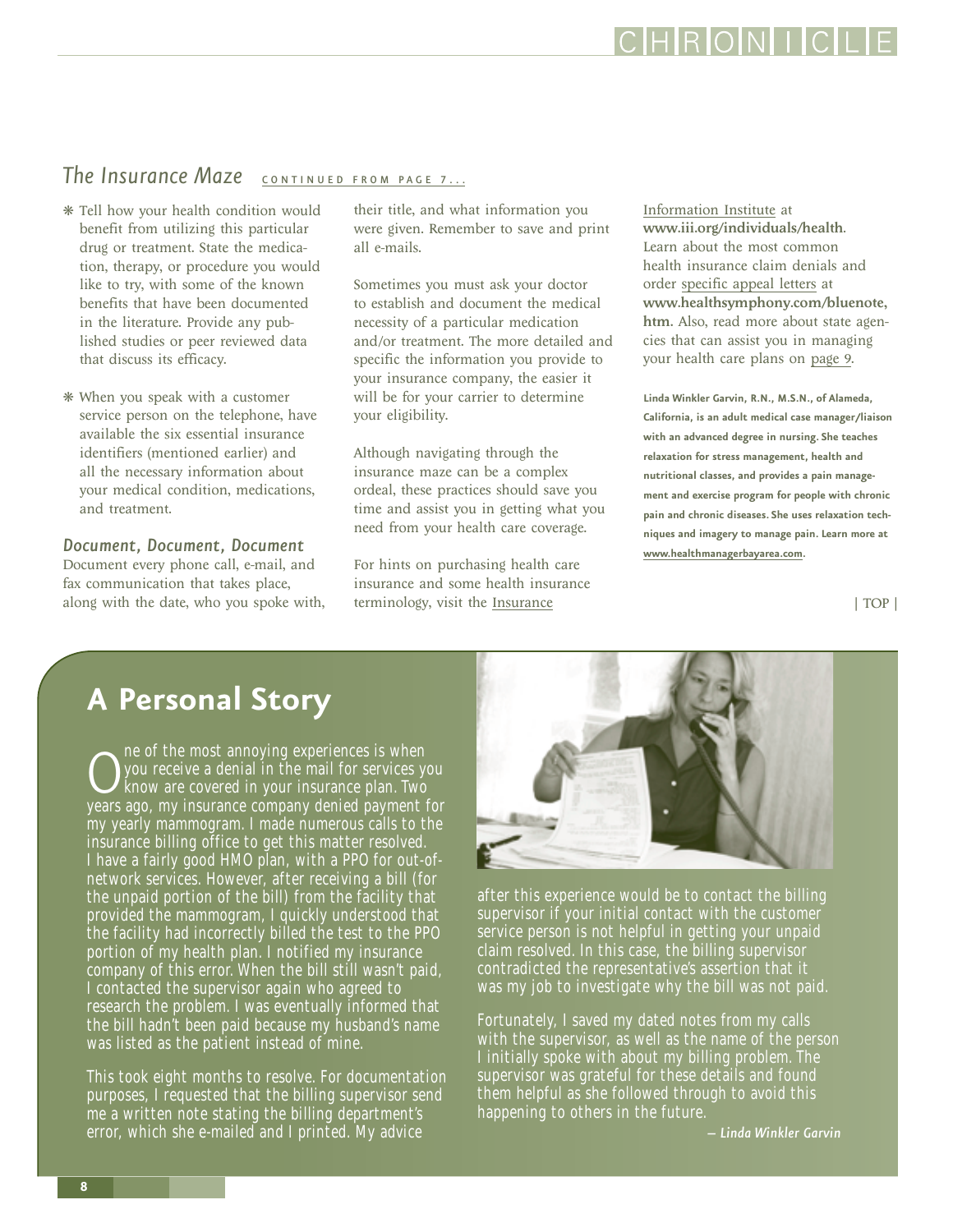# <span id="page-8-0"></span>*Help for Managing Your Health Care Plan*

**M** aking sure that health plans follow the law is one way to help health plan members receive the right care at the right time. Most states have agencies an regulations to ensure that health plans follow the law and way to help health plan members receive the right care at the right time. Most states have agencies and serve their clients fairly.

The Help Center at the California Department of Managed Health Care is the California state agency that oversees all California HMOs, and Anthem Blue Cross and Blue Shield PPOs.

Like other states' agencies, the California Help Center is a free consumer assistance/protection program that helps people resolve problems like:

- ❋ Denials of care and treatment
- ❋ Denials of prescription drugs and therapies
- ❋ Delays in getting referrals, authorizations, and diagnostic tests
- ❋ Coordinating timely medical care
- ❋ Claims, billing, and co-pay issues
- ❋ Keeping existing providers (when network contracts change)
- ❋ Continuing coverage on COBRA and Cal COBRA
- ❋ Cancellation of coverage
- ❋ Access to language translation services

The Help Center also has a program that will allow you to research a database of Independent Medical Review decisions for California since 2001. Independent Medical Review allows a patient to have a medical necessity, experimental/investigational, or emergency payment denial by their health plan reviewed by outside physicians not affiliated with the health plan.

In the database, you can search for a diagnosis or treatment and learn how similar cases were decided. (Personal information is not listed and medical conditions and treatments are listed in general terms.) Remember, however, that cases are reviewed independently and a similar decision cannot always be expected in a different case.

Other states have similar agencies that are, like the Help Center in California, staffed with analytical, clinical, and legal experts who review health plan members' complaints. There are many programs which allow you to appeal a decision to the statelevel. They are often administered through the state's insurance commissioner, health department, or department of insurance, which often oversee managed care plans.



## *These agencies ensure that health plans treat clients fairly.*

You can find contact information for and links to your state's insurance commissioner at the National Association of Insurance Commissioners Web site, www.naic.org/state\_web\_map.htm or at the Business.Gov [insurance resources section](www.business.gov/guides/finance/business-insurance/insurance-resources.html).

The Help Center in California not only administers the state's Independent Medical Review program, they also review complaints by health plan members and assist members when they are struggling with access to needed care or medications. To reach the Help Center, go to www.healthhelp.ca.gov or call 1-888-466-2219.

[| TOP |](#page-0-0)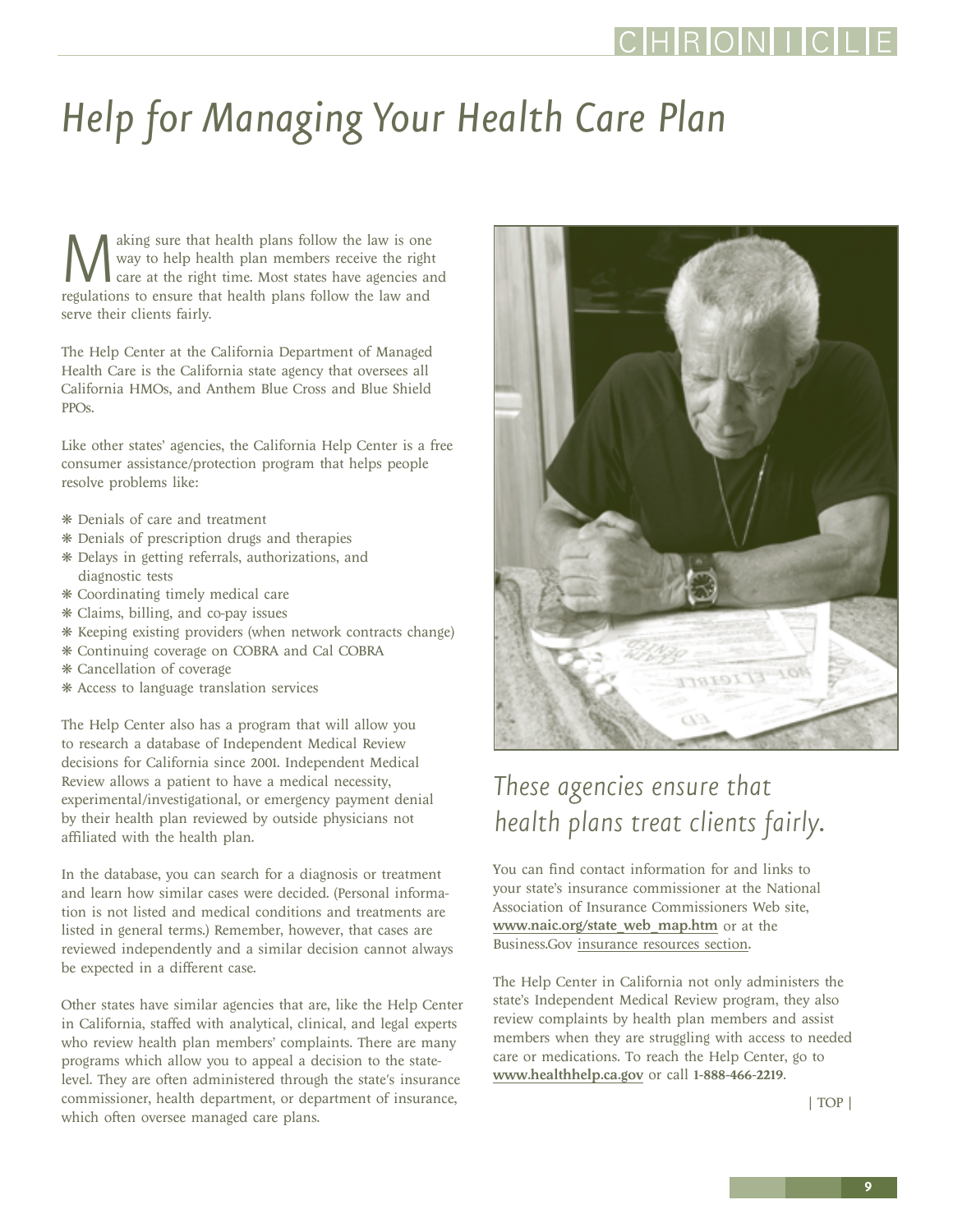## <span id="page-9-0"></span>*Board Member Profile: Chris Pasero*

*This is part of a series of articles intended to give readers more insight into the interests and contributions of [ACPA](http://www.theacpa.org/about/directors.asp)  [board members.](http://www.theacpa.org/about/directors.asp)*

Inis Pasero MS, RN-BC, FAAN,<br>is a pain management author,<br>educator, and clinical consultar<br>from El Dorado Hills, California. Her hris Pasero MS, RN-BC, FAAN, is a pain management author, educator, and clinical consultant primary audience is nurses and other health care professionals, so she appreciates the chance to interact directly with people with chronic pain through the ACPA.

"The amount professionals learn about pain management has improved over the years. Now we are past the basics. Now we are moving on to the challenges of assessing pain in patients who are difficult to assess," Pasero said. "Nurses have embraced pain management. They are at the patient's bedside so it makes sense for them to be the primary provider of pain management."

Co-founder and past president of the American Society for Pain Management Nursing, Pasero joined the ACPA board in 1996. In 1993, she had relocated to California. A former board member, Colleen Dunwoody, asked if she'd like to get involved with the ACPA, as it was headquartered nearby.

"These were the days when we met in Penney's garage office and were all pitching in with whatever needed to be done," Pasero recalled. "We started from scratch. It was very hands-on then."

Pasero helped with writing and marketing, and was copy editor of *The Chronicle* until 2004. She helped Penney Cowan edit the *ACPA Family Manual*, and also served as chair of the program planning committee.

"The underlying mission of the ACPA hasn't changed at all. Penney makes sure we stay focused on the person with pain. The reason it is so successful and has helped so many people is because of Penney," Pasero said.

"Everywhere I go, people say they wouldn't have made it if not for Penney and the ACPA. They say it is important to have someone who understands what you are going through—and actually answers the phone and talks to you."

Pasero feels it is important that ACPA continue to help people with chronic pain, by defining pain and defining the experience. "We start with the assumption that they can get through the pain and have a high quality of life. And then we give them the tools to do it."

Pasero also provides ongoing editorial support to the annual Consumer Guide to Pain Medication & Treatment, also known as the *Medication Supplement*. She is a vital liaison with the nursing profession and like all board members, is an ambassador for the ACPA.

"I mention it at every lecture, and whenever I write about the chronic pain experience," she said. She said the future of the ACPA should include continued expansion onto the Internet, which will help get our tools into the hands of people who manage chronic pain. She would also like to see scientific researchers study ACPA's tools and explore how they make a difference.

Pasero is a Fellow in the American Academy of Nursing, board certified in Pain Management Nursing, and the recipient of numerous pain management clinical practice, journalistic, and teaching awards including the

American Pain Society's Elizabeth Narcessian Award for Outstanding Educational Achievements in the Field of Pain.

She is author of *Pain: Clinical Manual* and the soon to be released *Pain: Assessment and Pharmacologic Management*. She serves on the Editorial Boards for *Nursing Consult*, *Federal Practitioner*, *Pain Management Nursing*, and the *Journal of PeriAnesthesia Nursing* and has published numerous pain management articles, position papers, and guidelines. [| TOP |](#page-0-0)

> *The Chronicle is published quarterly by the American Chronic Pain Association.*

*We welcome essays, poetry, articles, and book reviews written by people with chronic pain or their families.*

*Please send inquiries to:*

The ACPA P.O. Box 850 Rocklin, CA 95677

**Executive Director:** Penney Cowan

**President, Board of Directors:** Nicole Kelly

**Medical Editor:** Steven Feinberg, M.D.

**Copy Editor:** Alison Conte

**Special Features:** Erin Kelly

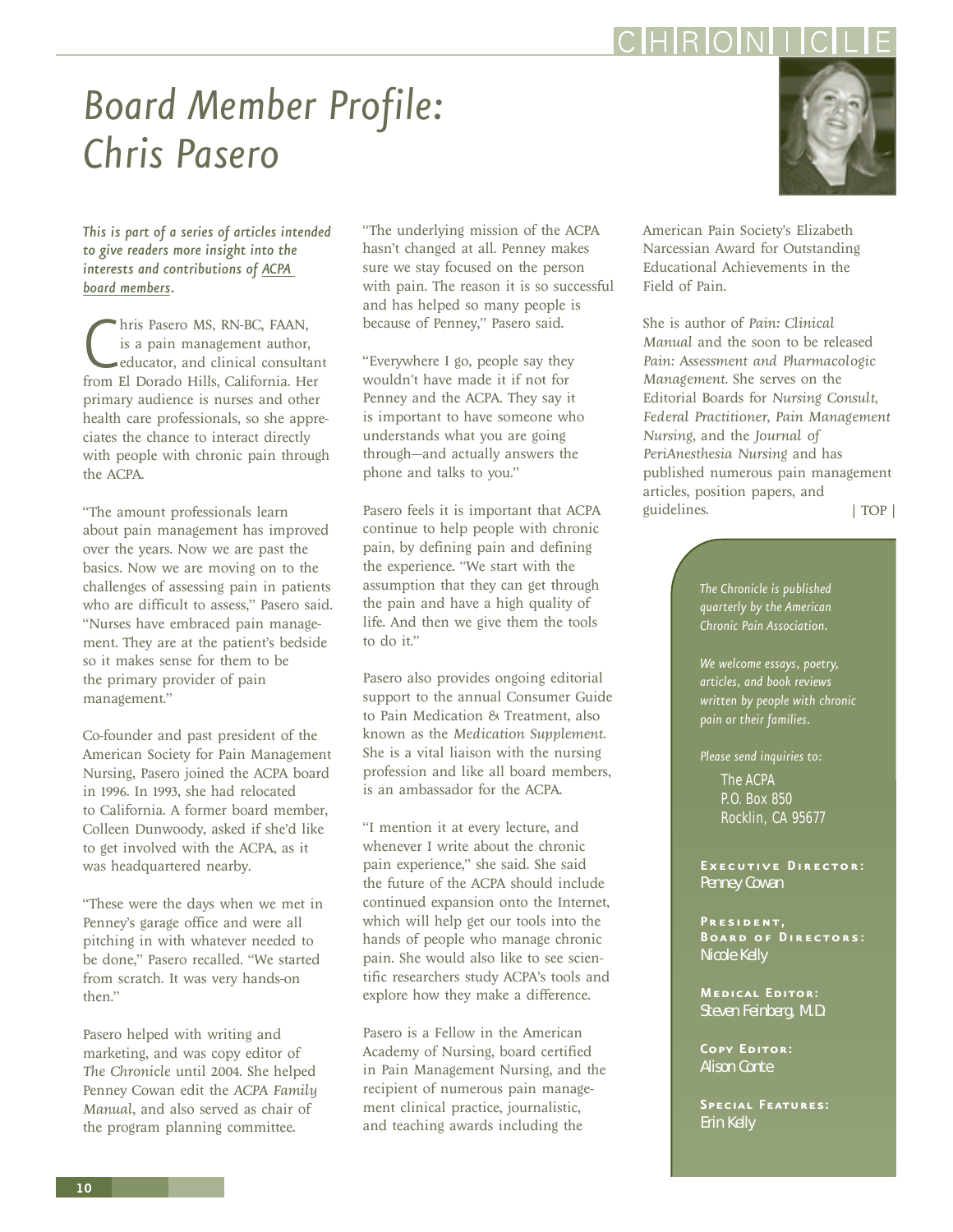# <span id="page-10-0"></span>*Letter to the Editor*

#### Dear Penney,

Your talk in Montreal was wonderful! In addition to being highly informative, your sincerity and conviction, as well as the information, provided hope and a glimmer of a better quality of life for many of the people in the audience.

The purpose of these annual public lectures is to reach a wide lay audience, and your reputation brought the large audience, some of whom have been to our Pain Centre at McGill. Your talk hit its mark—to bring hope and to provide valuable strategies and psychological techniques to learn to live with pain and to have a happier, more fruitful life.

Thank you again.

Best wishes,

*Ronald Melzack, F.R.S.C., Ph.D. Pain Measurement Consultant Author of McGill Pain Questionnaire,© and Short-Form McGill Pain Questionnaire©*

**Editor's Note: See [page 12](#page-11-0) for more about this lecture by Penney Cowan, Executive Director of the ACPA, at The McGill Alan Edwards Centre for Research on Pain in Montreal.**

[| TOP |](#page-0-0)

### *Taking Medications Properly*  [CONTINUED FROM PAGE 5...](#page-4-0)

#### *Duration*

Some medications such as antibiotics may only be necessary for a few days or a week at a time. Be sure you understand how long to take a medication. Sometimes the frequency will change over the course of the medication, as is common with Prednisone and other steroids. If your pain decreases or condition improves, don't assume it is OK to discontinue your drugs. The medicine may be needed for several years, or the rest of your life, in order to manage your pain or control your illness.

Always ask your doctor or healthcare provider if you have any uncertainty about a medication's name, route, dosage, duration, or frequency. And always report unexpected or intolerable side effects. Modern medications can do a great deal to help us manage pain and illness, but only if we follow the directions.

**Bridget C. Calhoun, DrPH, PA-C, is the department chairperson and assistant professor in the Department of Physician Assistant, Rangos School of Health Sciences at Duquesne University, Pittsburgh.**



Though the ACPA strives to be a good resource for health and medical information, we cannot impress upon you enough that there is only one safe place to get answers to your questions about any medication. Only your health care provider knows exactly what your medical history is and what other medications you are already taking.

#### *Pain Coalition Calls for Guidelines*

Representatives from the ACPA and other pain organizations met in November 2008 to address the misuse and abuse of pain medications and to strengthen support for recognizing chronic pain as a distinct disease state.

They identified current obstacles including: no standardized guidelines for diagnosis and treatment of pain, a lack of outcomes data and few "best practices" in pain medicine, and a need for better technologies to deter misuse, abuse, and diversion of opioids. Roundtable participants agreed that many of the obstacles could be resolved by making pain medicine a primary medical specialty. They also affirmed that people who are actively involved in their pain management have an improved quality of life despite persistence of a certain level of pain. See www.theacpa.org/news.asp for more. [| TOP |](#page-0-0)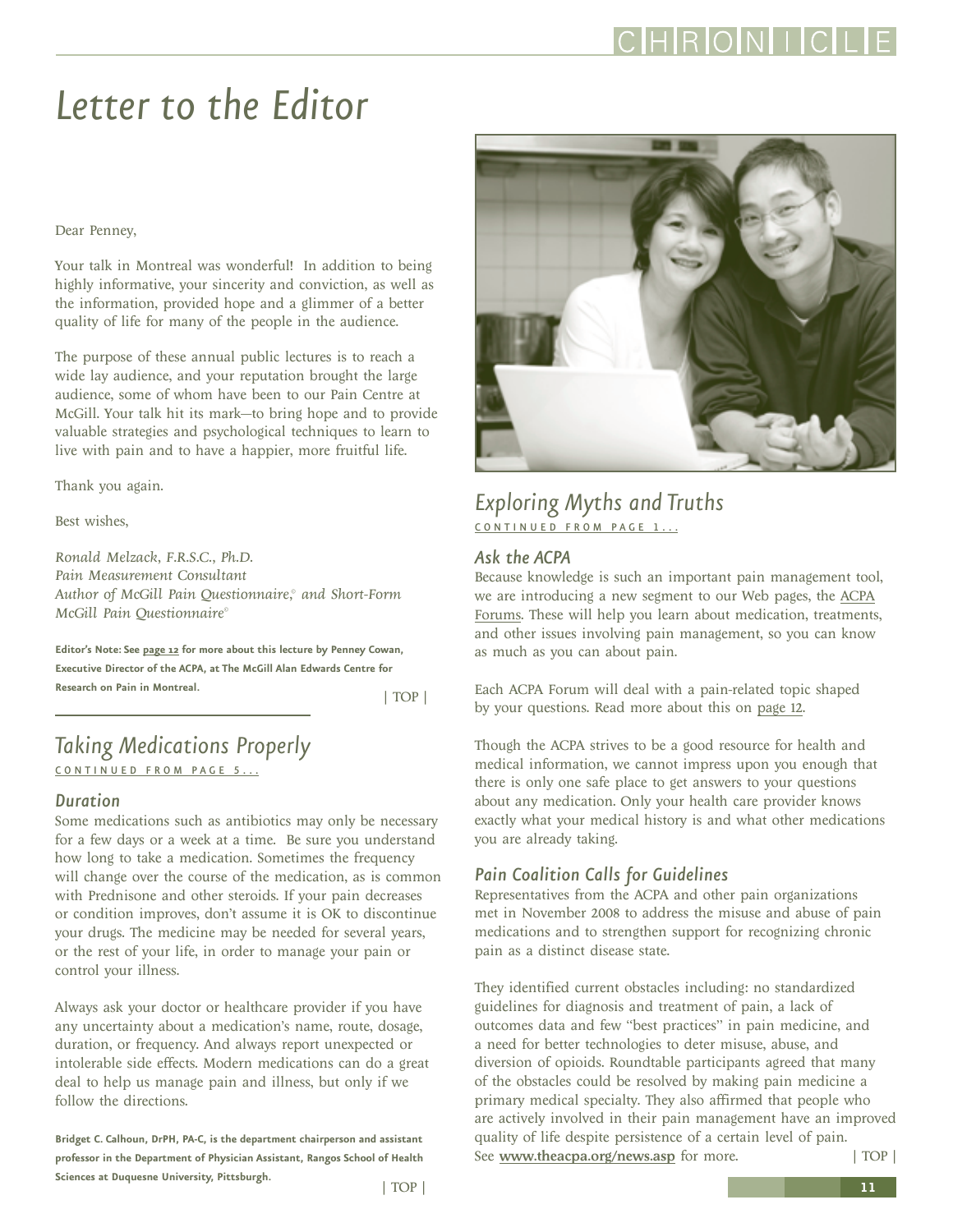# *ACPA Update*

<span id="page-11-0"></span>*Welcome to our new groups and facilitators.*

> *Cheryl Hamm and Rose Trosper Jonesboro, AR*

*Kate Lowe*

*Robyn Greenberg San Francisco, CA*

*John Cleaver Appanoose County, IA*

*Max Sokolnicki Chesterfield Township, MI*

*Tony Sorendo*

*Henry Isley Bradford, VT*

*Kaarsten Furman*

*Kathryn Tate*

#### *Ask the ACPA*

Knowledge is an important pain management tool. To help you learn as much as you can about pain, the ACPA will soon offer a new segment on our Web site, [ACPA Forums](http://www.theacpa.org/askACPA.asp).

Each ACPA Forum will deal with a painrelated topic shaped by your questions. Answers will be provided by healthcare professionals-in-training at leading universities-future doctors, physician assistants, nurse practitioners, pharmacists, and others--and be reviewed by their professors before posting.

Do you have a question you would like to see covered in an ACPA Forum? Your question can be about topics such as the role medications play in pain management, how physical therapy and activity help, how to talk to family members about your health, or any other topic that's on your mind.

To post a question write to: acpaforums@pacbell.net.

Remember to be brief and keep your questions of general interest. We cannot respond to questions about your individual health condition; please talk to your healthcare provider for personal advice.

ACPA Forums are intended to offer general information about topics of interest to people with pain. They should not be interpreted as rendering medical advice or making recommendations. The information should not be used as a substitute for necessary consultations with a qualified healthcare professional to meet your individual needs.

#### *Living Well with Pain*

A life-changing presentation about "Living Well with Pain" was presented by Penney Cowan, Executive Director of the American Chronic Pain Association, on November 4, 2008, at a National Pain Awareness Week public event hosted by The McGill Alan Edwards Centre for Research on Pain in Montreal, Quebec.

RIOINI I

Her presentation was filmed by the Quebec Association for Chronic Pain (AQDC – Association québécoise de la douleur chronique) and can be viewed on their Web site through the "Media Room" at www.canadianpaincoalition.ca or through this [video viewer.](www.mediaenligne.umontreal.ca/medclin/anesth/AQDC/ACPA04nov2008.wmv)

*New Guide for Physician Follow-Up* A new guide on the ACPA Web site helps people with chronic pain fully understand and follow through with their doctor's orders.

You know how important it is that you follow your doctor's recommendations after each appointment, and fully comprehend and remember what was discussed during your visit.

The ACPA Follow-Up tool provides you with a simple guide to ensure that you complete all medical orders, including:

- ❋ Return visits
- ❋ Treatments
- ❋ Laboratory and other medical tests
- ❋ Restrictions to diet, activity, etc.
- ❋ Recommendations for exercise
- ❋ Physical therapy, medication, and other treatments

You can view the guide on page 13 or from the link on the [Web site](www.theacpa.org/news_viewitem.asp?id=204).

Keep in mind that you play a significant role in your health care.

[| TOP |](#page-0-0)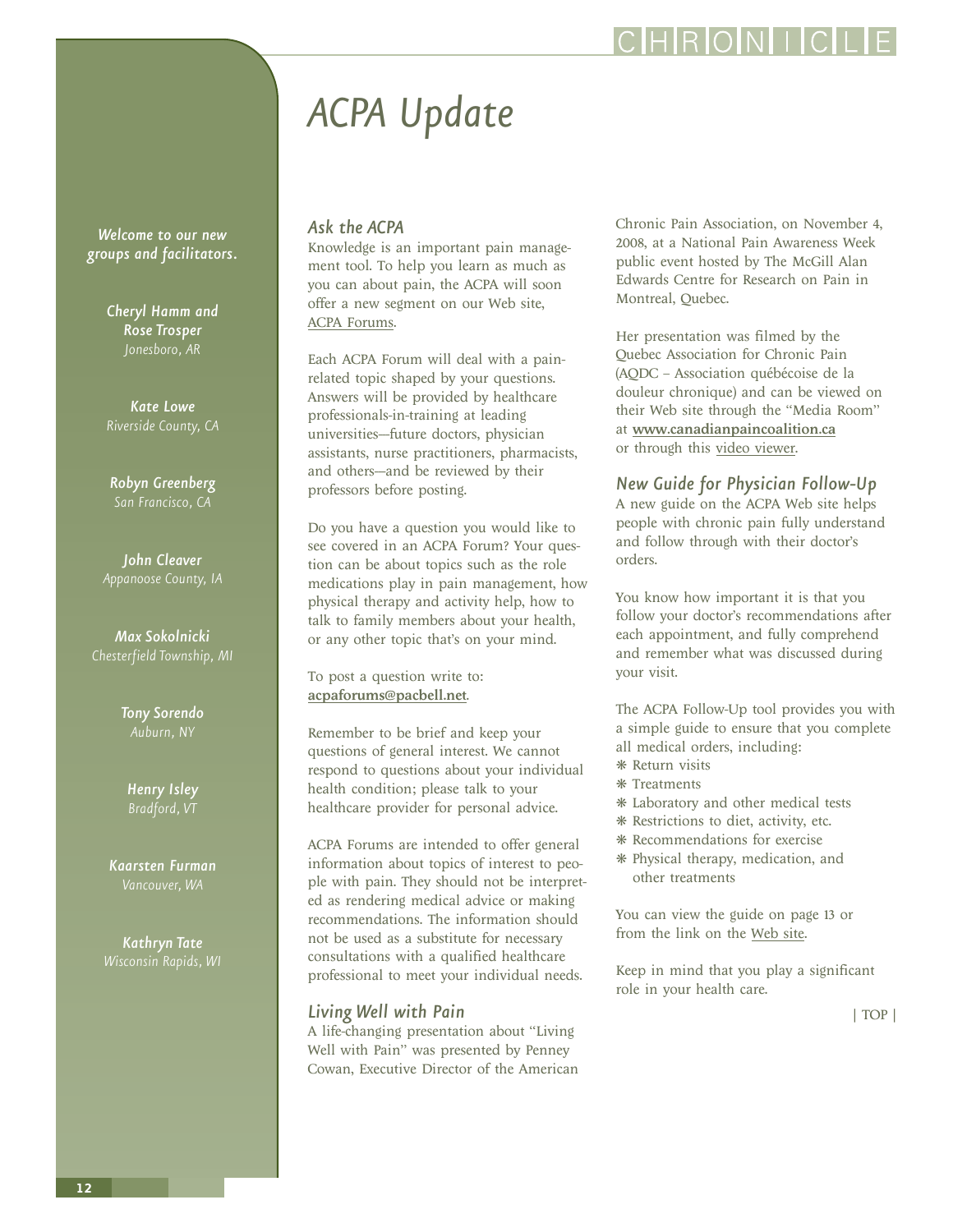

#### <span id="page-12-0"></span>**FOLLOW-UP FROM YOUR VISIT**



American Chronic Pain Association

It is important that after your appointment with me you follow through with what we discussed during your visit. I have provided you with this simple guide to ensure that you complete all the treatments/advice/recommendations. Keep in mind that you play a significant role in your health care.

Name: Diagnosis: \_ Date: Other Treatment: \_ Tests: Nerve Conduction Study X-Ray EKG MRI Lah Test **Treatments:** Counseling **Medications** Diet / Weight Loss PT / Massage Nerve Blocks Acupuncture Follow-up: One Week Two Weeks One Month Six Months Call Two Months **Restrictions:** No Smoking No Workouts Stay off your feet No Lifting No D Diet: No Spicy Food No Salt No Caffiene No Alcohol No Dairy No Sweets **Recommendations:** Bed Rest Classes &/or ACPA Groups Swimming Exercise Walking Stationary Bike

www.theacpa.org

800.533.3231

© ACPA 2008